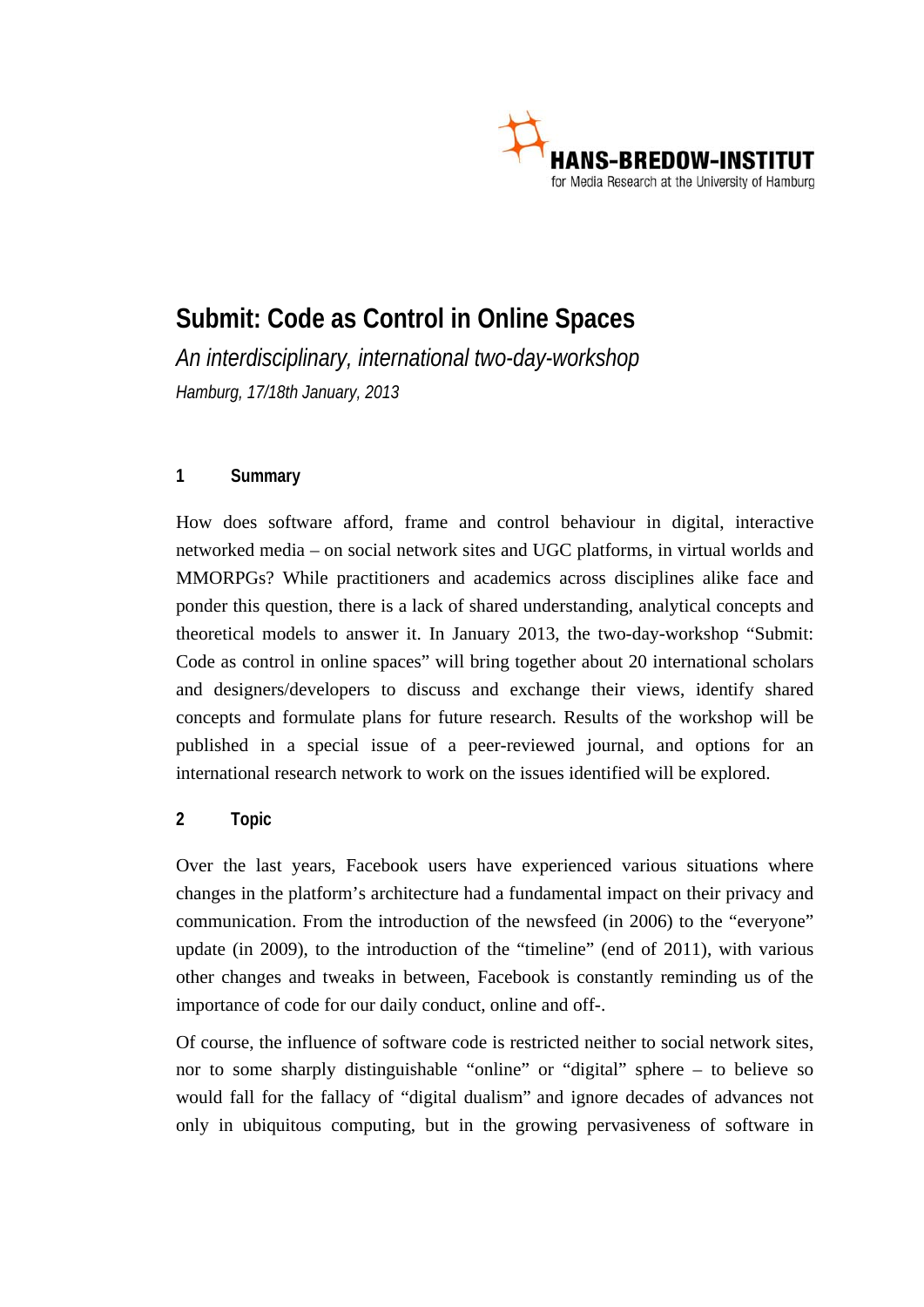everyday life in general.<sup>1</sup> Software permeates all aspects of our "computational knowledge society"<sup>2</sup> where we live among coded objects, coded processes, coded infrastructures, and coded assemblages.<sup>3</sup>

Various academic disciplines and practitioners' fields have tried to understand the ways in which code is framing (and framed by) the social. Lawrence Lessig's nowclassical observation "code is law"4 has been instrumental for the Anglo-American cyberlaw discourse5, while political scientists are debating about "choice architecture"6 and how to 'nudge' people towards socially desirable behaviours. Researchers informed by (behavioral) economics have tackled these issues under the header "incentive-centered design,"<sup>7</sup> and there are similar strong research strands in Human-Computer Interaction ("persuasive technology")8 and game studies ("persuasive games").9 From the perspective of technology ethics, questions of "value-sensitive design"10 have been raised, building on a long tradition of Science and Technology Studies (STS) which looks at the values and scripts embedded in technology as a "politics of artefacts."<sup>11</sup> Practitioners, on the other hand, are very much interested in design principles which support certain behaviours,12 for example by transferring elements from digital games to other systems.<sup>13</sup>

 $\overline{a}$ 

<sup>&</sup>lt;sup>1</sup> Jurgenson, Nathan: Digital Dualism versus Augmented Reality. *Cyborgology Blog*, February 24, 2011. At: http://thesocietypages.org/cyborgology/2011/02/24/digital-dualism-versus-augmentedreality/.

<sup>2</sup> Berry, D. M.: *The philosophy of software*. Basingstoke: Palgrave Macmillan 2011. See also Berry, D. M. (ed.): *Life in Code and Software: Mediated Life in a Complex Computational Ecology*. Open Humanities Press 2012. At: http://www.livingbooksaboutlife.org/books/Life in Code and Software.

<sup>&</sup>lt;sup>3</sup> Kitchin, R. & Dodge, M.: *Code/Space. Software and everyday life*. Cambridge: MIT Press 2011.

Lessig, L.: *Code and Other Laws of Cyberspace*. New York: Basic Books 1999.

Mayer-Schönberger, V.: Demystifying Lessig. *Wisconsin Law Review* 2008,4 (2008), pp. 713-746. <sup>6</sup>

Thaler, R. & Sunstein, C.: *Nudge. Improving Decisions About Health, Wealth, and Happiness.* New Haven, London: Yale University Press 2008.

MacKie-Mason, J.: Incentive-Centered Design for Security. *IEEE Security & Privacy* 7,4 (July-August 2009), pp. 72-75.

<sup>8</sup> Fogg, B.J.: *Persuasive Technology. Using Computers to Change What We Think and Do*. Amsterdam et al.: Morgan Kaufmann 2003.

<sup>9</sup> Bogost, I.: *Persuasive Games. The Expressive Power of Video Games.* Cambridge, London: MIT Press 2007.

<sup>10</sup> Flanagan, M., Howe, D. & Nissenbaum, H.: Embodying Values in Technology: Theory and Practice. In Van den Hoven, J. & Weckert, J. (eds.): *Information Technology and Moral Philosophy*. Cambridge: Cambridge University Press 2008, pp. 322-353.

<sup>11</sup> Coeckelbergh, M.: The Public Thing: On the Idea of a Politics of Artefacts. *Techné* 13,3 (2009), pp. 175-181. 12

Lockton, D., Harrison, D. & Stanton, N. A.: The Design with Intent Method: a design tool for influencing user behaviour. *Applied Ergonomics* 41,3 (May 2010), pp. 382-392.

<sup>13</sup> Deterding, S., Dixon, D., Khaled, R. & Nacke, L. E.: From Game Design Elements to Gamefulness: Defining 'Gamification'. *Mindtrek 2011 Proceedings*, New York: ACM Press 2011, pp. 9-15.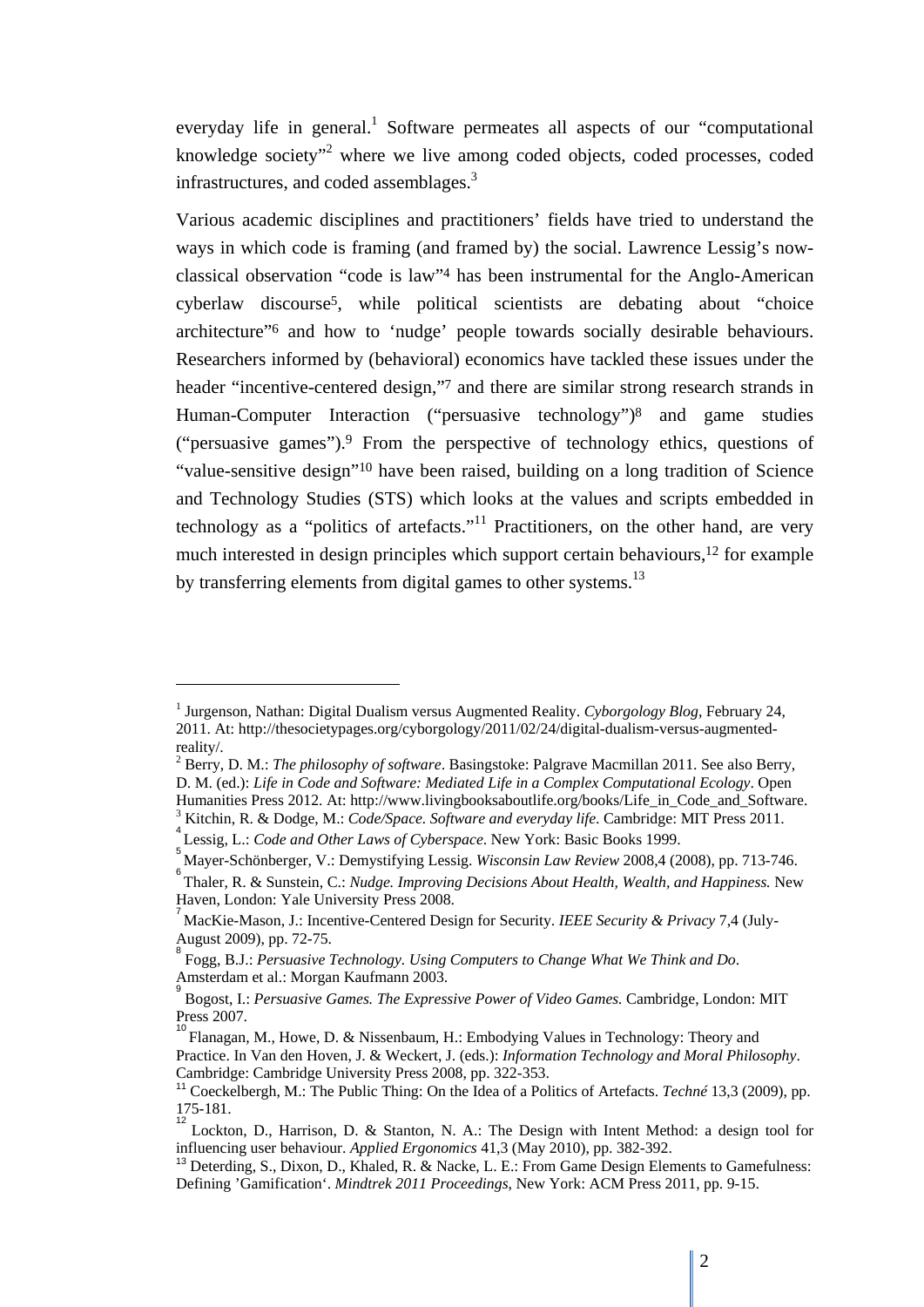#### **3 Aim**

The central aim of the workshop is to gather and review concepts and theories on the regulating, nudging or influencing power of code in online-based environments, to identify key issues and questions not yet answered, and to discuss methods and approaches to tackle them. The central question of the workshop is, in other words: How does the design of code govern users' behaviours in digital, interactive, networked media?

This raises a lot of connected questions: How is governance via code already used, by whom, and to what effect? To what extent are users aware of these modes of regulation, and if so, do they reflect on, react to and/or resist them? To what extent is law transformed into code, to what extent does code exert pressure on legal changes? Can code supplement or replace law, contracts, markets or social norms in certain situations? Which social, political and ethical challenges does regulation by code hold?

Starting from these questions, the workshop will attempt to provide four main results:

- $\bullet$  A, map' of existing research,
- an overview of theories, models and perspectives on code-based governance,
- a typology of governing mechanisms,
- a roadmap structuring the main open questions, including first ideas for future research organization and funding.

Based on the workshop results, participants are invited to contribute extended papers to a special issue of *First Monday*, which is already secured with the lead editor of the journal.

## **4 Contact**

Jan-Hinrik Schmidt, Hans-Bredow-Institute for Media Research, Hamburg

j.schmidt@hans-bredow-institut.de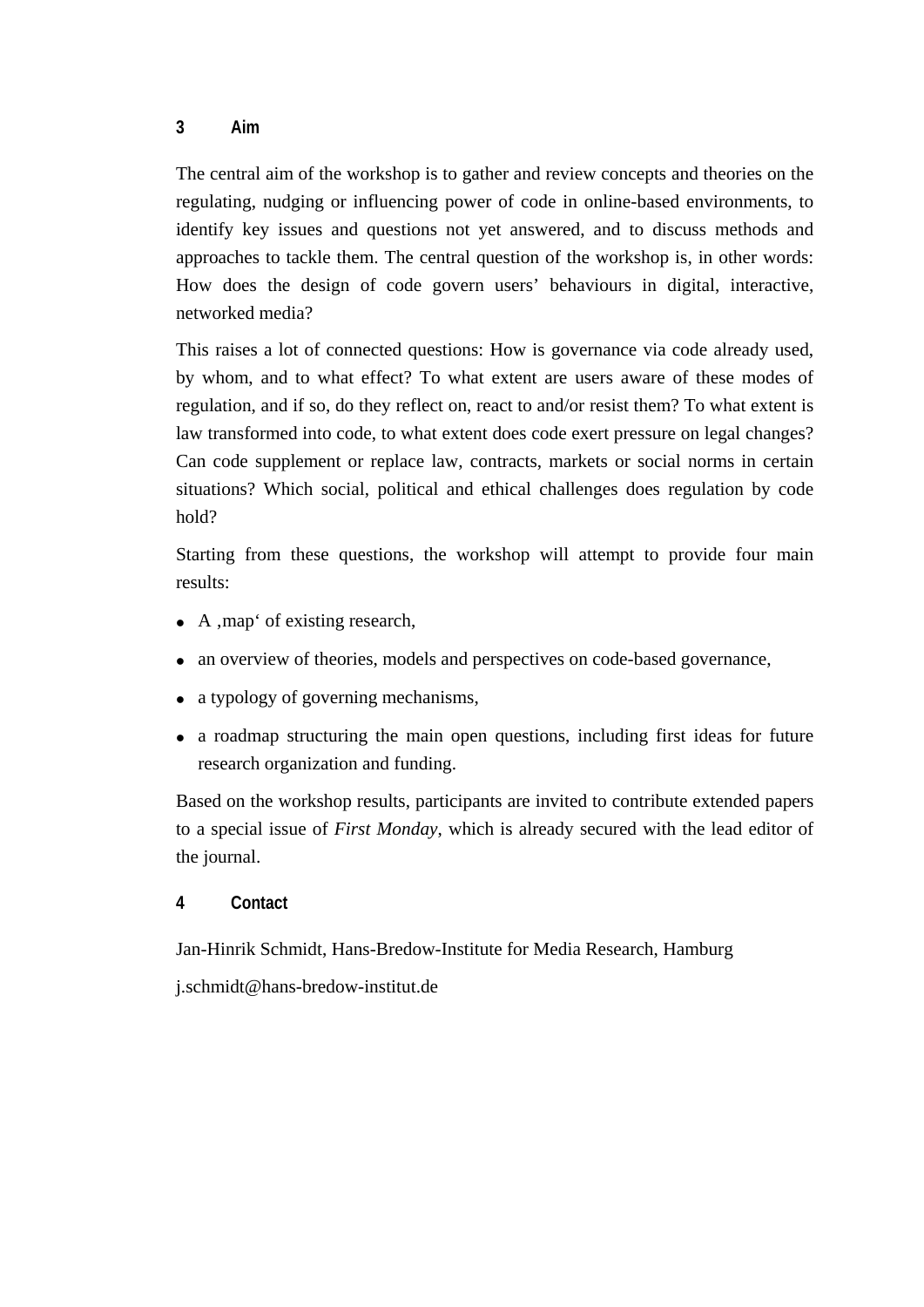## **5 Format**

#### *5.1 Structure*

To maximise productive dialogue and networking, this workshop "offloads" frontal presentations or position statements into pre-workshop documents: All participants will receive a presentation template with prepared questions to fill out and send in ahead of time, so that all participants can read each other's material ahead of time. The workshop itself will be run in moderated and visually documented world café discussions. In a final round, a research agenda with important open research questions and possible pathways towards their solution will be generated via backcasting.

#### **Pre-Workshop**

- In December 2012, we will ask you to fill out and send in a ca. 10-slide presentation template with prepared questions
- We will send you the collected slides of all participants and ask you to read them before the workshop.

| Day -1 (Wed, January $16^{th}$ )               |                                                                                           |
|------------------------------------------------|-------------------------------------------------------------------------------------------|
| $19.00$ -open                                  | Informal get-together for those already in Hamburg                                        |
| Day 1 (Thu. January $17th$ )                   |                                                                                           |
| 10.00-11.30                                    | Welcoming, proceedings, introduction round, summary of pre-<br>workshop results           |
| Workshop A: Types of governing with code       |                                                                                           |
| 11.30-15.30                                    | Collecting, discussing, clustering, synthesizing of topics<br>$(+$ lunch & coffee breaks) |
| Workshop B: Specifics of governing with code   |                                                                                           |
| 15.30-18.30                                    | Collecting, discussing, clustering, synthesizing of topics<br>$(+ \text{ coffee breaks})$ |
| $20.00$ -open                                  | The Dinner of Ridiculously Bold Claims                                                    |
| Day 2 (Fri, January 18 <sup>th</sup> )         |                                                                                           |
| 09.00-09.45                                    | Welcoming, proceedings, looking back on day 1                                             |
| Workshop C: Open issues in governing with code |                                                                                           |
| 09.45-13.30                                    | Collecting, discussing, clustering, synthesizing of topics<br>$(+$ lunch & coffee breaks) |
| Workshop D: Backcasting a research agenda      |                                                                                           |
| 13.30-18.00                                    | Prioritizing open questions, backcasting, feedback, closing<br>$(+ \text{ coffee break})$ |

#### **Workshop (a more detailed timetable will be provided for the workshop)**